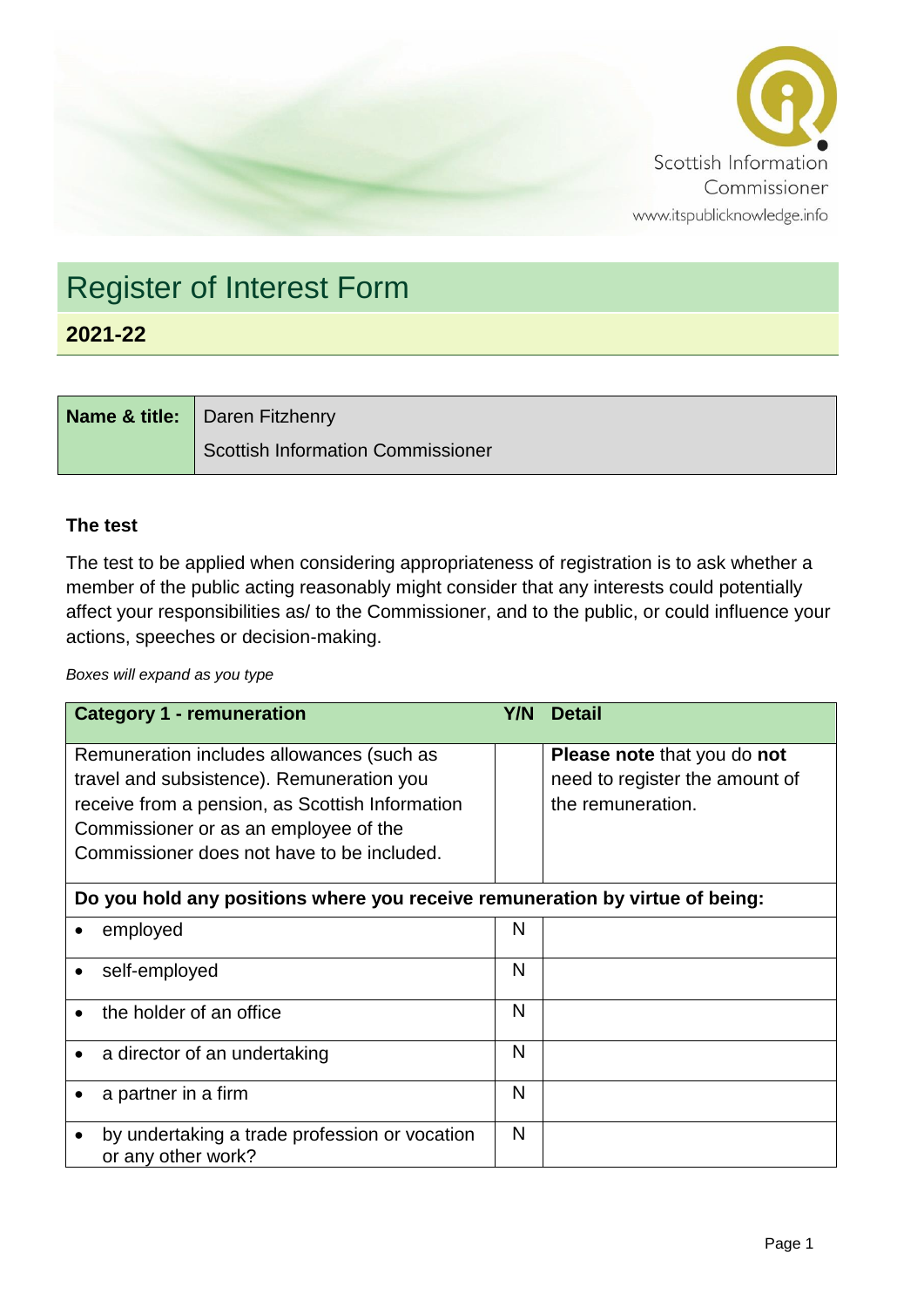| <b>Category 2 - related undertakings</b>                                                                                                                                                                                                                                                         | Y/N | <b>Detail</b> |
|--------------------------------------------------------------------------------------------------------------------------------------------------------------------------------------------------------------------------------------------------------------------------------------------------|-----|---------------|
| Do you hold any directorships which are<br>themselves not remunerated but where the<br>company (or other undertaking) in question is<br>a subsidiary of, or a parent of, a company (or<br>other undertaking) in which you hold a<br>remunerated directorship (as described under<br>category 1)? | N   |               |

| <b>Category 3 - contracts</b>                                                                                                                                                                                                                                                                | Y/N | <b>Detail</b> |
|----------------------------------------------------------------------------------------------------------------------------------------------------------------------------------------------------------------------------------------------------------------------------------------------|-----|---------------|
| Have you (or a firm in which you are a partner,<br>or an undertaking in which you are a director<br>or in which you have shares of a nominal<br>value of:                                                                                                                                    | N   |               |
| (i) greater than 1% of the issued share capital of<br>the company or other body; or<br>$(ii)$ greater than £25,000)<br>made a contract with the Commissioner under<br>which goods or services are to be provided,<br>or works are to be executed and which has<br>not been fully discharged? |     |               |

| Category 4 - houses, land and buildings                                                                                                                                                  | Y/N | Detail                                                           |
|------------------------------------------------------------------------------------------------------------------------------------------------------------------------------------------|-----|------------------------------------------------------------------|
| Do you own or have any right or interest in<br>houses, land and buildings, which may be<br>significant to, of relevance to, or bear upon,<br>the work and operation of the Commissioner? |     | Own a home in Perth and Kinross -<br>occupied as main residence. |

| <b>Category 5 - shares and securities</b>                                                                                                                                                                     | Y/N | <b>Detail</b> |
|---------------------------------------------------------------------------------------------------------------------------------------------------------------------------------------------------------------|-----|---------------|
| Do you have an interest in shares which<br>constitute a holding in a company or<br>organisation which may be significant to, of<br>relevance to, or bear upon, the work and<br>operation of the Commissioner? | N   |               |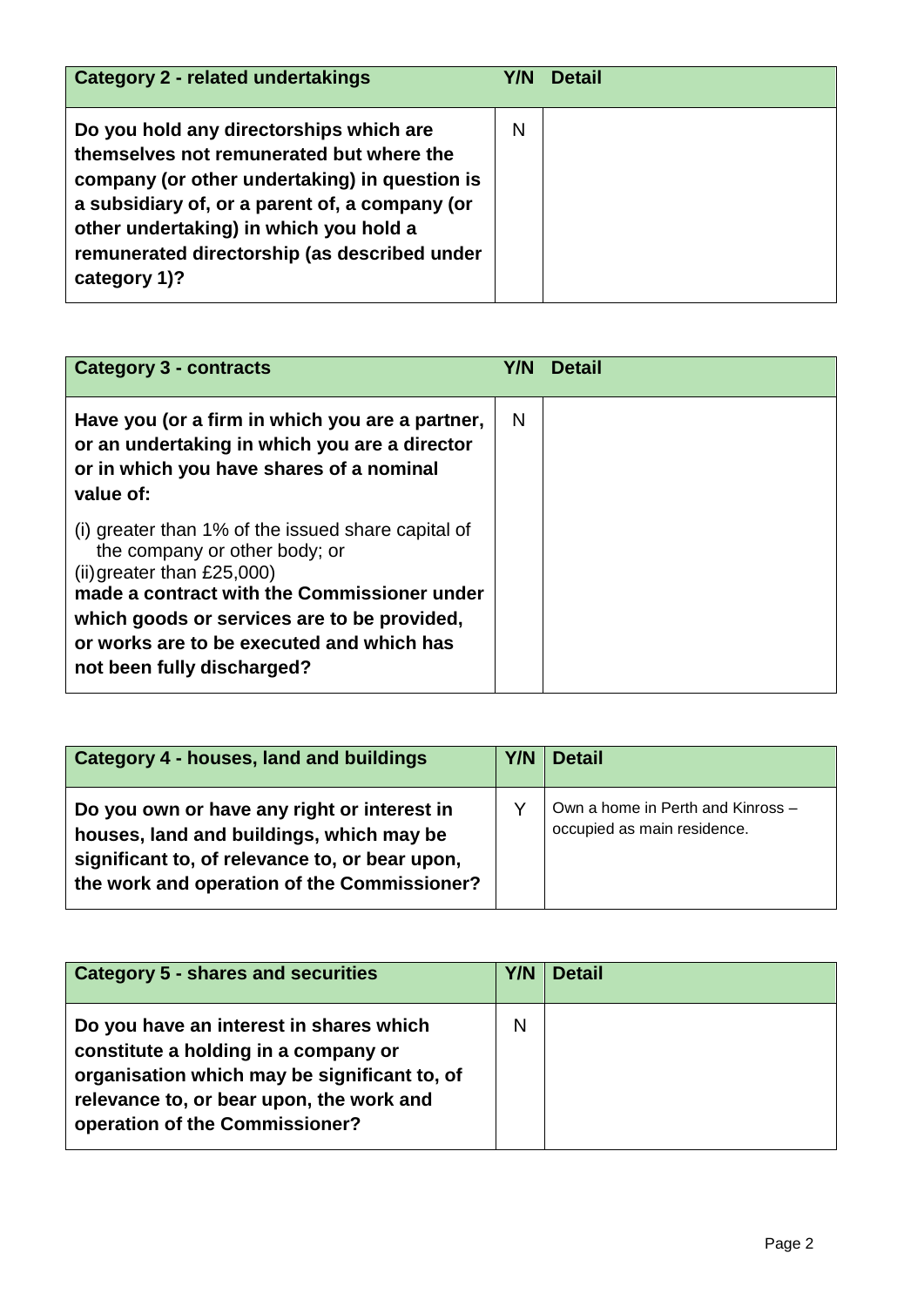| <b>Category 6 - gifts and hospitality</b>                                         | Y/N | <b>Detail</b>                                                                                                                                                                                                                                                 |
|-----------------------------------------------------------------------------------|-----|---------------------------------------------------------------------------------------------------------------------------------------------------------------------------------------------------------------------------------------------------------------|
| Have you received any gifts or hospitality<br>within your current term of office? | Y   | 02/11/17 hospitality - dinner in<br>Edinburgh discussing "delivering new<br>and progressive models of regulation"<br>organised and hosted by PA Consulting<br>Group, Prospect House, 5 Thistle<br>Street, Edinburgh EH2 1DF                                   |
|                                                                                   |     | 15/11/17 - hospitality - reception to<br>mark the Estonian Presidency of the<br>Council of the EU at Parliament Hall,<br>Parliament House, High Street,<br>Edinburgh EH1 1RQ                                                                                  |
|                                                                                   |     | 22/05/18 - hospitality - dinner at<br>Holyrood House at invitation of the Lord<br>High Commissioner to the General<br>Assembly of the Church of Scotland                                                                                                      |
|                                                                                   |     | 04/07/18 - hospitality - attendance at<br>Royal Garden Party, Holyrood House                                                                                                                                                                                  |
|                                                                                   |     | 17-19/07/18 - hospitality and gift $-$<br>lunches/formal reception and delegate<br>pack (including gift of tea) for<br>attendance at Open Government<br>Partnership Summit, Tbilisi, Georgia                                                                  |
|                                                                                   |     | $22-23/10/18$ – hospitality and gift –<br>attendance at Northern Ireland<br>Ombudsman Own Initiative event,<br>buffet lunch 22 and 23/10/18 and formal<br>dinner 22/10/18 with gift of small tin of<br>fudge, book and carry bag                              |
|                                                                                   |     | 10-13/03/19 - hospitality and gift $-$<br>attendance at International Conference<br>of Information Commissioners (ICIC),<br>South Africa. Lunches/formal reception<br>and delegate pack (including<br>conference bag, business card holder<br>and diary/book) |
|                                                                                   |     | $10-13/03/19$ – Use of driven vehicle,<br>provided by British High Commission,<br>during attendance at ICIC Conference,<br>South Africa. Arranged by and shared<br>with ICO.                                                                                  |
|                                                                                   |     | $22/03/19$ – hospitality and gift –<br>presentation at CIPFA Public Finance<br>Scotland conference. Gift of chocolates<br>and miniature whisky.                                                                                                               |
|                                                                                   |     | 12/09/19 - hospitality - dinner at<br>Whistleblowing International Network<br>conference dinner when delivering after<br>dinner speech.                                                                                                                       |
|                                                                                   |     | 14/09/19 - hospitality and gift -<br>lunch/refreshments and bottle of wine<br>as gift for presenting at Harper Macleod<br><b>RSL Training Event.</b>                                                                                                          |
|                                                                                   |     | 11-13/12/19 - hospitality,                                                                                                                                                                                                                                    |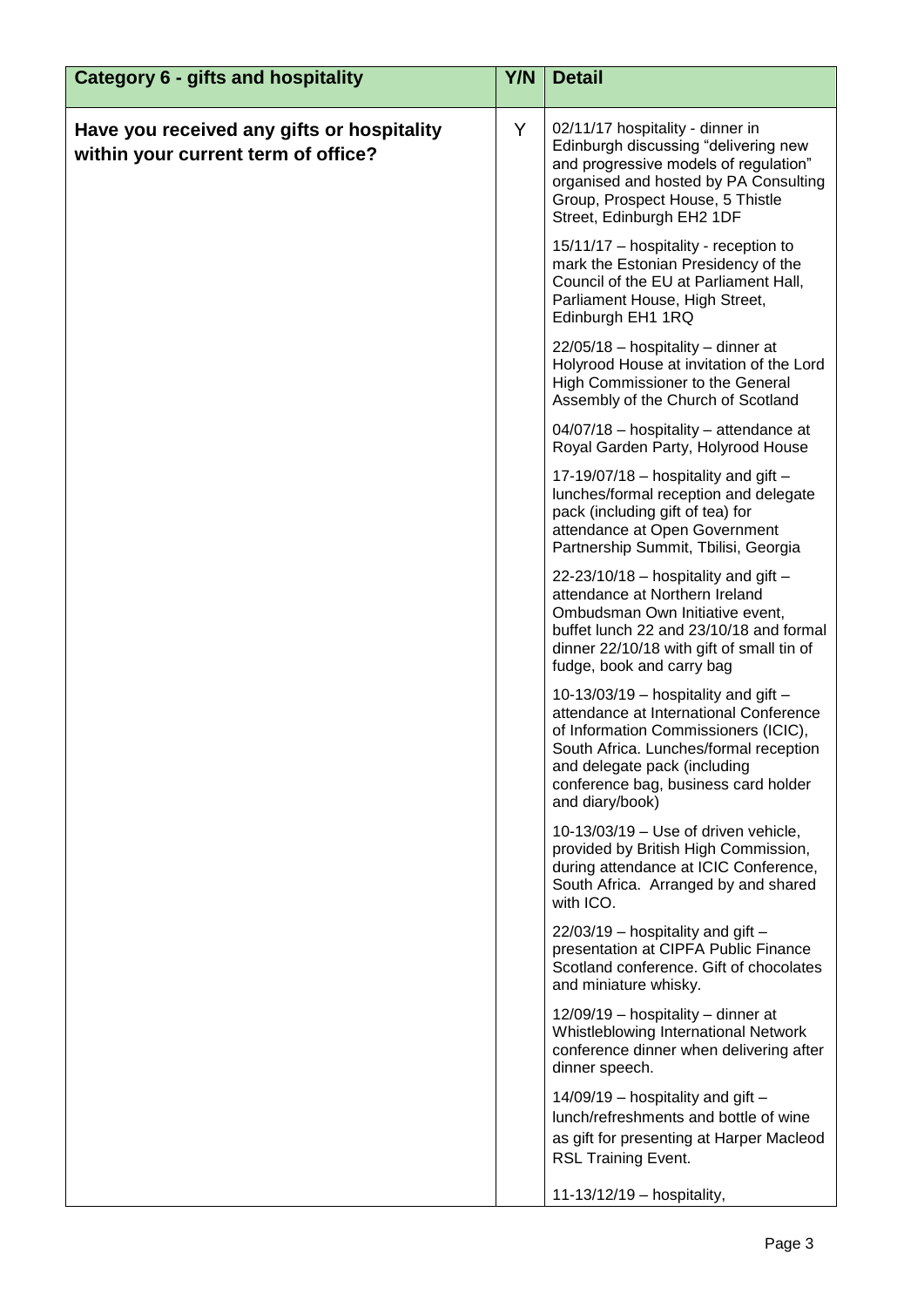|                                                                                                          | accommodation and gift in attending<br>Conference - Transport - to/from airport<br>and tour of Manilla cultural locations; 3<br>nights' hotel accommodation including<br>breakfast; Gift bag - power charger,<br>smart music lamp, coffee, memory<br>stick, notebook, 2 flasks; Lunch &<br>refreshments throughout summit and<br>civil society events.<br>20/12/19 - gift - Scottish National<br>Heritage Calendar. |  |
|----------------------------------------------------------------------------------------------------------|---------------------------------------------------------------------------------------------------------------------------------------------------------------------------------------------------------------------------------------------------------------------------------------------------------------------------------------------------------------------------------------------------------------------|--|
| The Commissioner maintains a Declaration of Gifts register which contains details of a number of working |                                                                                                                                                                                                                                                                                                                                                                                                                     |  |

and event lunches received in addition to the above

| <b>Category 7 - non-financial interests</b>                                                                                                                                                                                                                                                                                                                                                      | Y/N | <b>Detail</b>                                                                                                                                                                                                                                                                                                                                                                                                                                                                                                                                                                                                         |
|--------------------------------------------------------------------------------------------------------------------------------------------------------------------------------------------------------------------------------------------------------------------------------------------------------------------------------------------------------------------------------------------------|-----|-----------------------------------------------------------------------------------------------------------------------------------------------------------------------------------------------------------------------------------------------------------------------------------------------------------------------------------------------------------------------------------------------------------------------------------------------------------------------------------------------------------------------------------------------------------------------------------------------------------------------|
| Do you have any non-financial interests which<br>may be significant to, of relevance to, or bear<br>upon, the work and operation of the<br>Commissioner? It is important that relevant<br>interests such as membership or holding<br>office in other public bodies, clubs, societies<br>and organisations such as trades unions and<br>voluntary organisations, are registered and<br>described. | Y   | Previous membership of Law Society of<br>Scotland – asked for name to be<br>removed from the roll.<br>Member of the National Trust for<br>Scotland.<br>Member of Advisory Board to Dundee<br>University's "Uncovering the<br><b>Environment: The Use of Public Access</b><br>to Environmental Information" project.<br>In receipt of bursary towards fees for<br>daughter's attendance at Kilgraston<br>School with effect from August 2019.<br>Member of the Governance Working<br>Group of the International Conference<br>of Information Commissioners, and<br>Chair of its Strategic Priorities Working<br>Group. |

## **Contact us**

**Scottish Information Commissioner**

Kinburn Castle Doubledykes Road St Andrews, Fife KY16 9DS

t 01334 464610 f 01334 464611 enquiries@itspublicknowledge.info